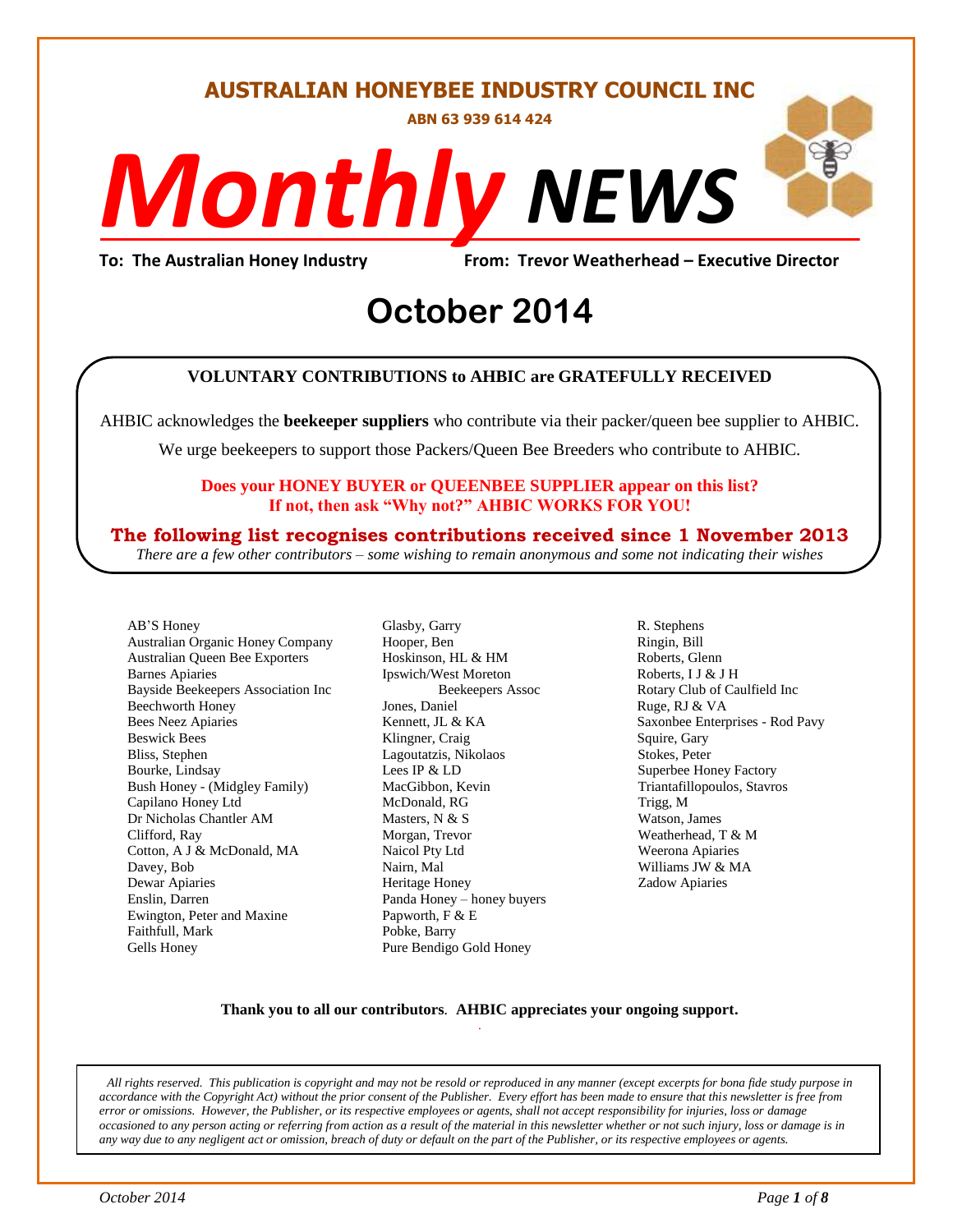#### **LATEST ON HONEY LEVY REFORM AND INCREASE**

Meetings were held in Melbourne on 28 and 29 October to further progress the National Biosecurity Plan and the National Code of Practice.

On 28 October, delegates from the AHBIC member bodies met and went through the draft Plan and Code of Practice. Suggested changes were taken on board and a further draft will be complied and released to member bodies by the end of November. The drafts will be put on the AHBIC website.

When the drafts come out, member bodies are encouraged to take it back to their members for further consideration and a final meeting is planned for March next year to carry out the final scrutiny of the Plan and the Code of Practice before these documents are adopted.

The meeting on 29 October of the State Government and the Commonwealth Government representatives was very positive.

#### **SENATE INQUIRY INTO LEVY THE SYSTEM**

AHBIC has asked for and been granted an extension to 3 November 2014 to lodge our submission.

AHBIC is also part of a submission that will be lodged on behalf of the Across Agriculture Group.

#### **COUNTRY OF ORIGIN FOOD LABELLING INQUIRY**

A report titled "A Clearer Message for Consumers" was released by the Committee on 27 October, 2014. This can be found at http://www.aph.gov.au/Parliamentary\_Business/Committees/House/Agriculture\_and\_Industry/Food [Labelling/Report](http://www.aph.gov.au/Parliamentary_Business/Committees/House/Agriculture_and_Industry/Food_Labelling/Report)

#### **GREEN PAPER ON AGRICULTURAL COMPETITIVENESS**

Minister Joyce has released the Green paper on Agricultural Competitiveness. It can be found at [https://agriculturalcompetitiveness.dpmc.gov.au/sites/default/files/green\\_paper.pdf](https://agriculturalcompetitiveness.dpmc.gov.au/sites/default/files/green_paper.pdf) For anyone wishing to make a submission the date it needs to be in by is 12 December, 2014.

AHBIC will be preparing a submission.

#### **INQUIRY INTO THE BEEKEEPING AND POLLINATION INDUSTRIES**

With the Inquiry report having been tabled on 16 July, 2014, AHBIC is awaiting the Government response to the report. AHBIC has been advised by the Secretariat that it is supposed to be within 3 months but that it can take longer. It is now over 3 months since the report was tabled.

AHBIC has written to the Committee expressing our disappointment at the lack of recommendations on some aspects of the Inquiry. We now await the response and then look forward to working with the Committee to have their recommendations enacted.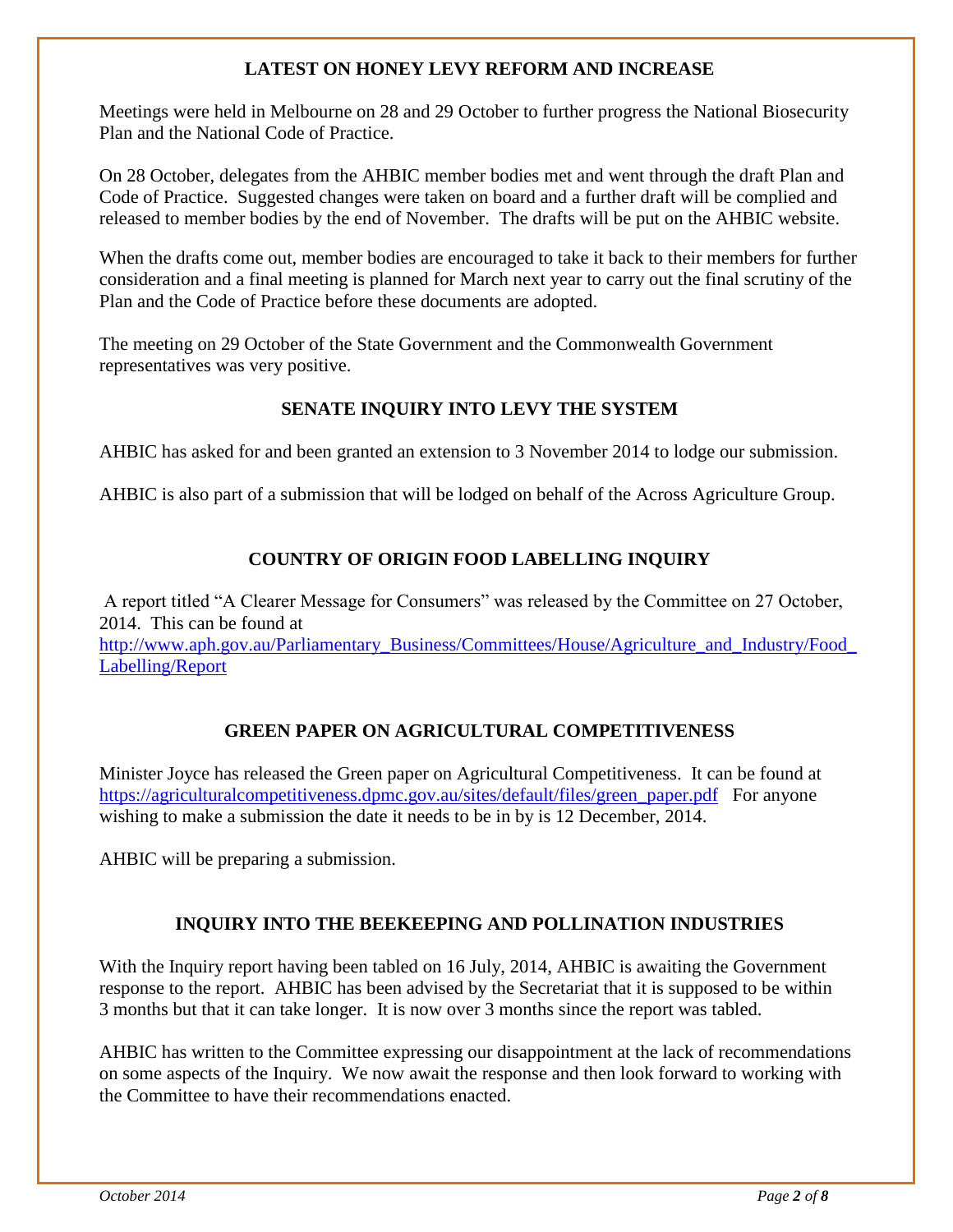#### **EXPORTS OF HONEY TO JAPAN**

With the implementation of the Japanese Free Trade Agreement, there is a quota of 80 tonnes of honey in the first yearly incrementally increasing to 160 tonnes over 10 years. At the same time the tariff will also incrementally decrease over those 10 years.

There have been discussions held with the Department of Agriculture to see how the quota system will be implemented.

Taking part in these discussion have been Jodie Goldsworthy, Chair of the Honey Packers and Marketers Association of Australia, Ben McKee, Managing Director of Capilano and Trevor Weatherhead, Executive Director of AHBIC.

At this point in time a final recommendation has not been made but needs to be advised to the Department by the end of November. Quota allocation could start as early as February next year.

#### **BLOOD TESTS FOR BEES?**

Came across this article recently. <http://www.plosone.org/article/info%3Adoi%2F10.1371%2Fjournal.pone.0108486>

Does this mean we will need to take our bees in for regular blood tests?

#### **DRONE SEMEN IMPORTATION**

The application to have the drone semen importation Import Risk Assessment reactivated is almost ready for submission to the Department of Agriculture.

#### **NEW CHEMICAL REGISTRATIONS**

62409 Macphersons Chlorpyrifos 500 Insecticide<br>Active constituent/s: **Applicant ACN:**<br>Summary of use

**Date of registration/approval: Product registration no.:**  Label approval no.:

**Application No: Product Name: Active Constituent/s: Applicant Name: Applicant ACN:** 004 377 780<br> **Summary of Variation:** Contract Contract Contract Contract Contract Contract Contract Contract Contract Contract Contract Contract Contract Contract Contract Contract Contract Contract Contra

**Date of Variation:** 28 August 2014 **Product registration no.:** 60587 **Label Approval No:** 

**Active constituent/s:** <br>**Applicant name:** <br>**Applicant name:** <br>**Applicant name:** <br>**Applicant name:** <br>**Applicant name:** <br>**Applicant name:** <br>**Applicant name:** <br>**Applicant name:** <br>**Applicant Applicant Applicant Applican** TGAC Australia Pty. Ltd.<br>134 570 700 For the control of certain insect pests of: cassava, cereals, forage crops, fruit, ginger, grapevines, hops, oilseed, pasture, pineapples, sugarcane, vegetable crops and other situations 29 August 2014 70062

> 60151 Nufarm Nuprid 350SC Insecticide 350 g/L imidacloprid Nufarm Australia Limited To extend the use to include control of various pests in bananas, melon aphid in cucurbits and additional cane grub species in sugarcane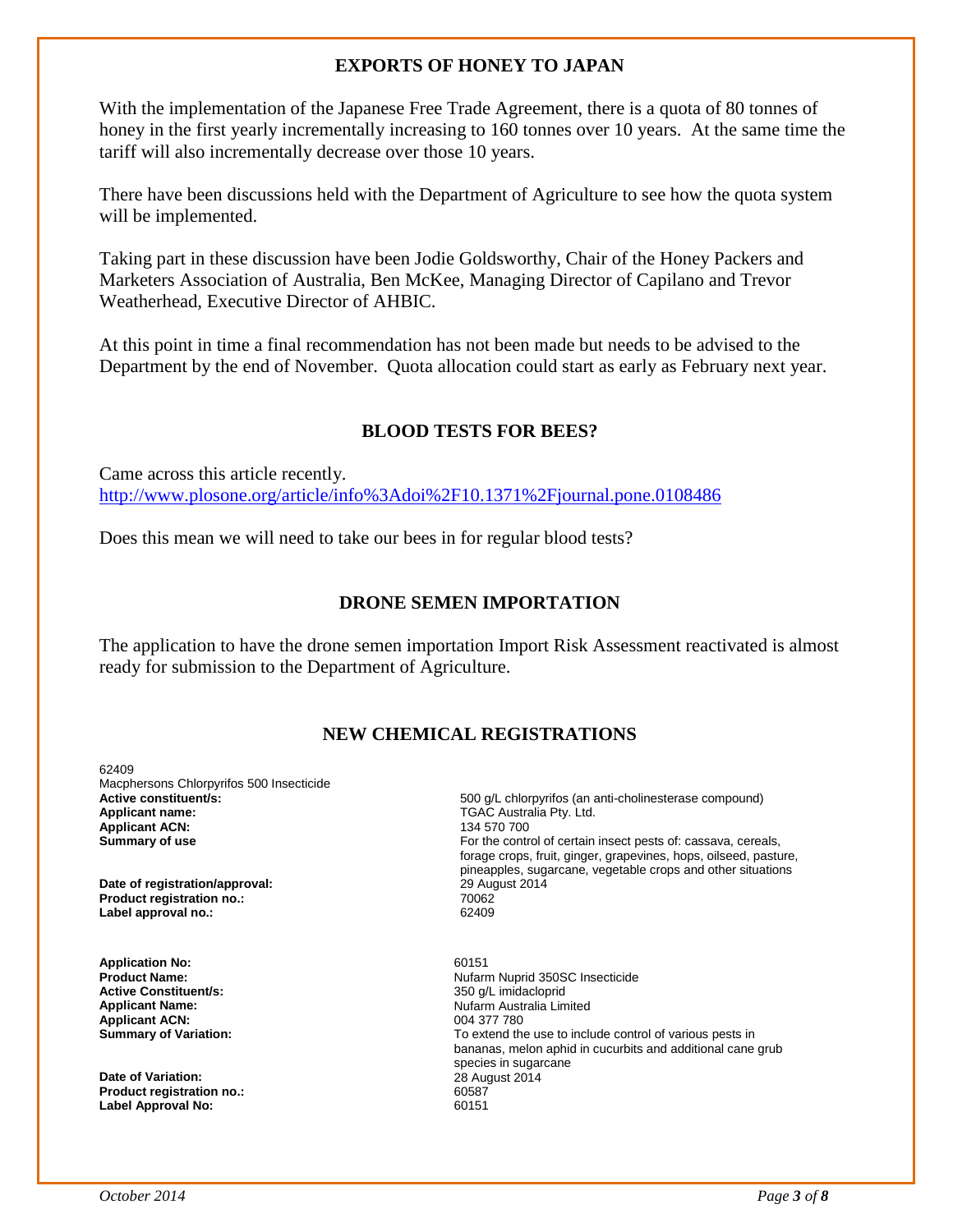#### **TURKISH HONEY**

On 17 October, 2014 I was advised by the Department of Agriculture that:-

"*From Monday we will be targeting imports of honey from Turkey at the rate of 100 per cent of consignments and analysing the honey for evidence of adulteration with other sugar syrups. We have just published an Imported Food Notice to advise of this new border testing which is available from our website at [http://www.agriculture.gov.au/biosecurity/import/food/notices/2014/ifn\\_10-14](http://www.agriculture.gov.au/biosecurity/import/food/notices/2014/ifn_10-14)*

*This means consignments of food being described as honey from Turkey and declared to the Customs Integrated Cargo System from Monday will require inspection and testing under the Imported Food Inspection Scheme.* 

*Should any honey fail our inspection processes due to evidence of mixing with other sugars, this will be published in our monthly failing food reports available from our website at <http://www.agriculture.gov.au/biosecurity/import/food/failing-food-reports>* "

In regard to the Garden and Forrest Honey which was reported in the September newsletter, ACCC have advised they are contacting the importers concerned. So if you see any of these on the shelf please let me know immediately so it can be reported. Also keep your eyes open for any other brands.



Contents of the latest "honey" from Turkey.

Another brand, Apollo Honey, has been reported to AHBIC and a complaint lodged with the ACCC. Again this product, labelled honey, contains other products which are not honey.

I have just received a report from a member of the public that Garden Honey was seen in an IGA store in Sydney.

#### **ANNUAL MEETINGS**

AHBIC will be holding its AGM on Saturday 4 July 2015 at the Penrith Panthers Leagues Club at Penrith. This will follow the NSWAA conference. More details on the AHBIC AGM later. Annual conferences for 2015 as I have them are:-

| Queensland Beekeepers Association                   | 11 $&$ 12 June - Cleveland |  |  |
|-----------------------------------------------------|----------------------------|--|--|
| New South Wales Apiarists Association               | $2 & 3$ July - Penrith     |  |  |
| <b>Tasmanian Beekeepers Association</b>             | 29 & 30 May                |  |  |
| WA Farmers Federation - Beekeeping Section          | February                   |  |  |
| South Australian Apiarists Association              | 18 & 19 June               |  |  |
| Victorian Apiarists Association                     | $10 \& 11$ June -          |  |  |
| Honey Packers and Marketers Association             | <b>TBA</b>                 |  |  |
| <b>National Council of Pollination Associations</b> | <b>TBA</b>                 |  |  |
| Australian Queen Bee Breeders Association           | <b>TBA</b>                 |  |  |
| Australian Honey Bee Industry Council               | 4 July - Penrith           |  |  |
|                                                     |                            |  |  |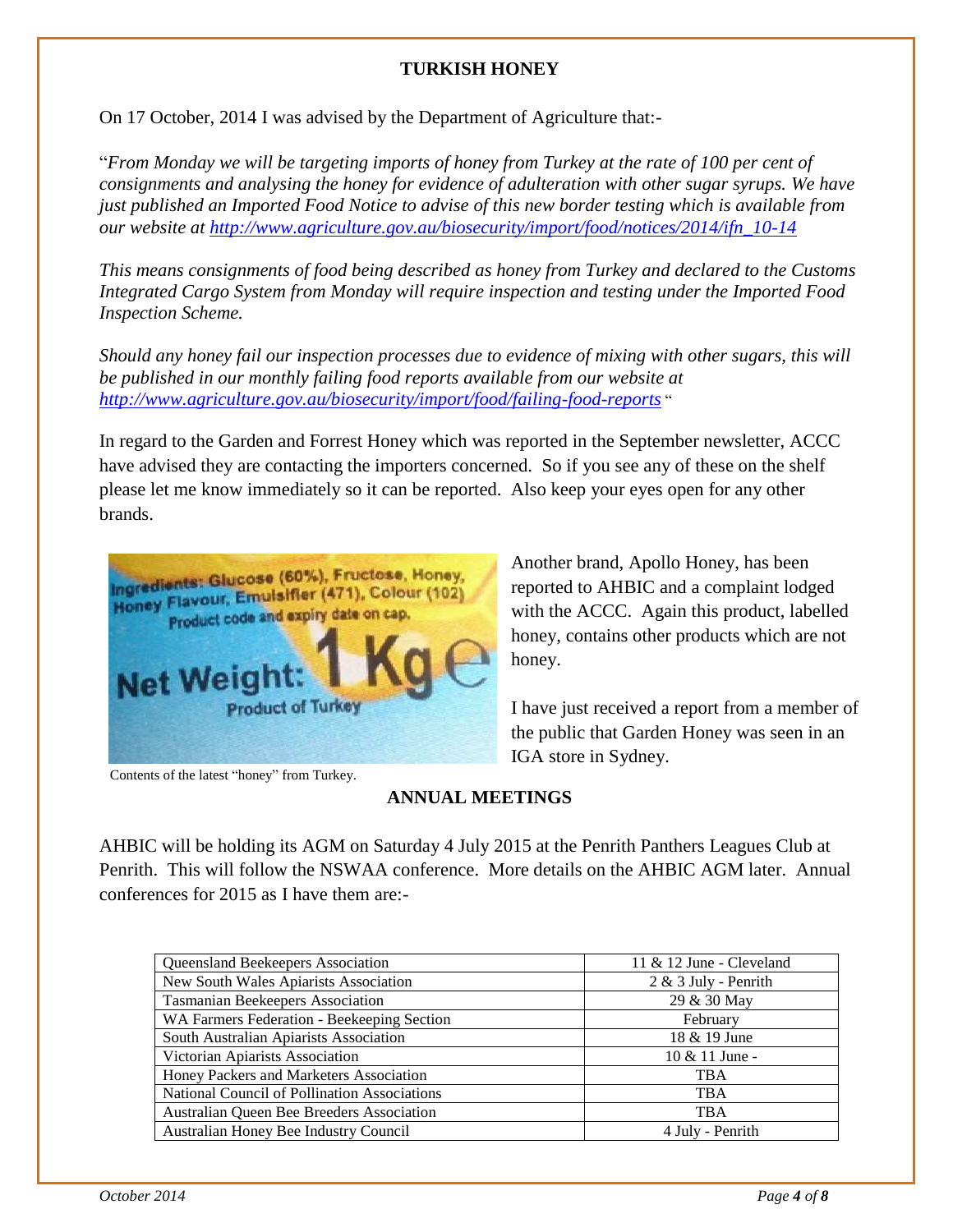#### **CROP REPORTS**

#### **Western Australia – Rod Pavy**

Most beekeepers have had a good spring build up on the coast after a dismal end to last season with the Banksia not producing as well as expected. A moderate crop of honey has been produced.

Wandoo has started producing in the areas east of Perth and the Jarrah crop is well budded and has started in the southern areas. The south coast produced well during late winter and into the spring.

Most are hopeful of a good season with prospects in the goldfields good for any willing to travel or not able to produce Jarrah.

#### **SEASONAL NOTES AHBIC October/November 2014 From Bob McDonald.**

After reasonable winter rains during June and July, August came in very dry with heavy early frosts. The dry weather pattern established during August has followed well into September and October, with only odd showers until towards the end of the month. Reasonably general rain fell over most of the State, with Western Victoria receiving only light falls; and some heavy falls in Northern Victoria, the Southern Mallee and Southern Riverina of NSW.

This rain has revived the spring prospects which were rapidly deteriorating with the severe frosts of early August and the extended dry weather. The rain was too late to revive Canola crops in the Mallee.

Tea Tree (*Leptospermum laevigatum var. minus)* yielded a little honey, but with the dry August/September, pollen from weeds and flowering Mallee shrubs is in very short supply, and very little surplus honey is being produced. Bee hives are having trouble maintaining their strength.

Citrus is yielding surplus honey in both the Mildura and Southern Riverina Regions. Elsewhere in Northern and North Central Victoria and the Southern Riverina of NSW some Canola crops are past their prime, but other crops have some time to go and with the good rains, will last through most of October.

Yellow Gum (*Euc. leucoxylon*) – there are still some good pockets of Yellow Gum that will flower for some time, both in North Central and Western Victoria. It is yielding honey freely during warmer days.

Red Box (*Euc. polyanthemus)* is starting to flower in the Box-Iron Bark belt and is yielding honey. Red Box is a shy yielder, but a dry spring suits it. It will flower well into November and could produce some surplus honey.

Giant Angular Mallee (*Euc. incrassata var. costata*) is starting to flower around the southern and eastern ends of the Big Desert. Beekeepers are starting to move in, but as much of this country is on white sand, it will be hard to work.

Short Budders – Iron Bark (*Euc. tricarpa)* & Grey Box *(Euc. microcarpa)* are showing new growth after the late September rains.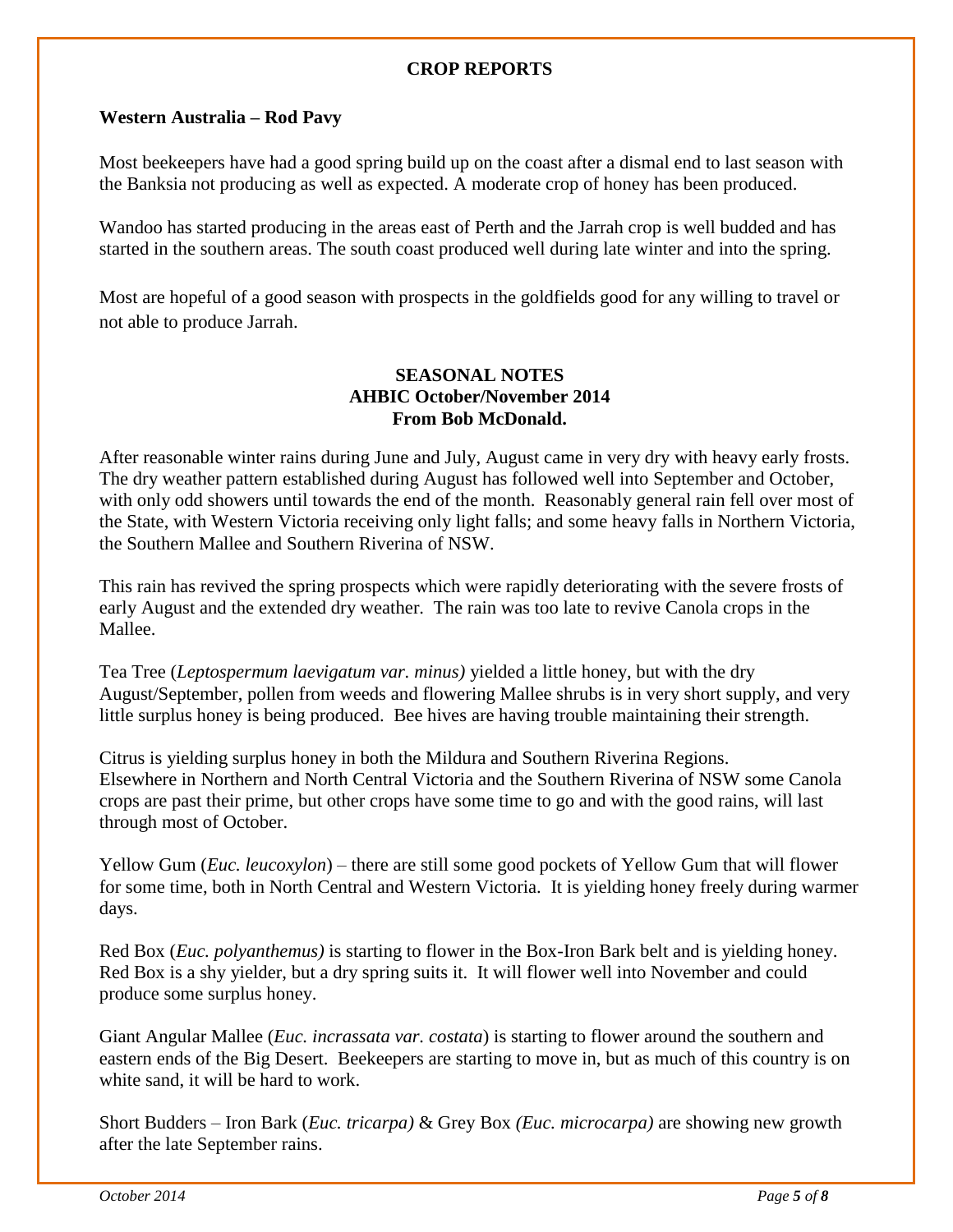Cup Moth larvae (Stinging Joeys) have been active again this spring. Defoliation of trees has not been as extensive as has been in the previous two years. However, Grey Box trees have been extensively damaged in some areas. This is causing some concern with the hope that Grey Box will set bud for autumn flowering.

**Future –** There are areas of Red Gum (*Euc. camaldulensis)* well budded in some of the northern river country where some Murray River flood plains have been extensively artificially flooded during the last twelve months. Also some areas in Western Victoria are carrying a fair budding.

Messmate (*Euc. obliqua)* is well budded through the higher elevations of the Great Dividing Range for January flowering.

Also Mountain Blue Gum (*Euc. stjohnii)* in some areas is carrying a reasonable budding for summer flowering.

With the dry spring, honey production has been better than was anticipated. Canola has yielded the best for three years and everything else that is flowering is yielding some honey.

#### **CROP REPORT – South Australia – Keith Gibbs**

Winter conditions were excellent across most of the State. The Banksia yielded quite a bit of honey, early. Most bees went to almonds in very good condition. *(although 2 loads of AFB were burnt from an almond orchard).*

Conditions since almonds have been very good considering the weather. The wind and the cold have persisted until the end of September/early October, limiting bees' flying time.

Most plants have yielded well. Canola was consistent across the State. White mallee (Euc. gracilis) and Stoney mallee (Euc. diversifolia) have yielded well.

Big cup (Euc. incrassata) and Blue gum (Euc. leucoxylon) are starting to yield as the weather warms up. Let's hope they last longer than it appears they will so far. Oranges were the only disappointment to date.

We've had very little rain since July and this may affect conditions from here on. There are reports of Lucerne being fed off or cut for hay, lessening the chance of a good honey crop from now until the end of the year.

The Government has offered industry public land for use as temporary replacement sites after the major bushfires earlier this year. It is very disappointing to see the lack of interest from beekeepers when asked to advise GPS readings of sites of interest to them. Hopefully this means that most of our beekeepers have adequate sites for the coming season.

#### **Crop Report Northern NSW – Casey Cooper**

The north of NSW has seen very little rain over the spring with only some patchy storms in areas, but good rain is needed for any prospects in the future.

Canola produced good honey and bees but bees tending to swam as they are moved to other areas.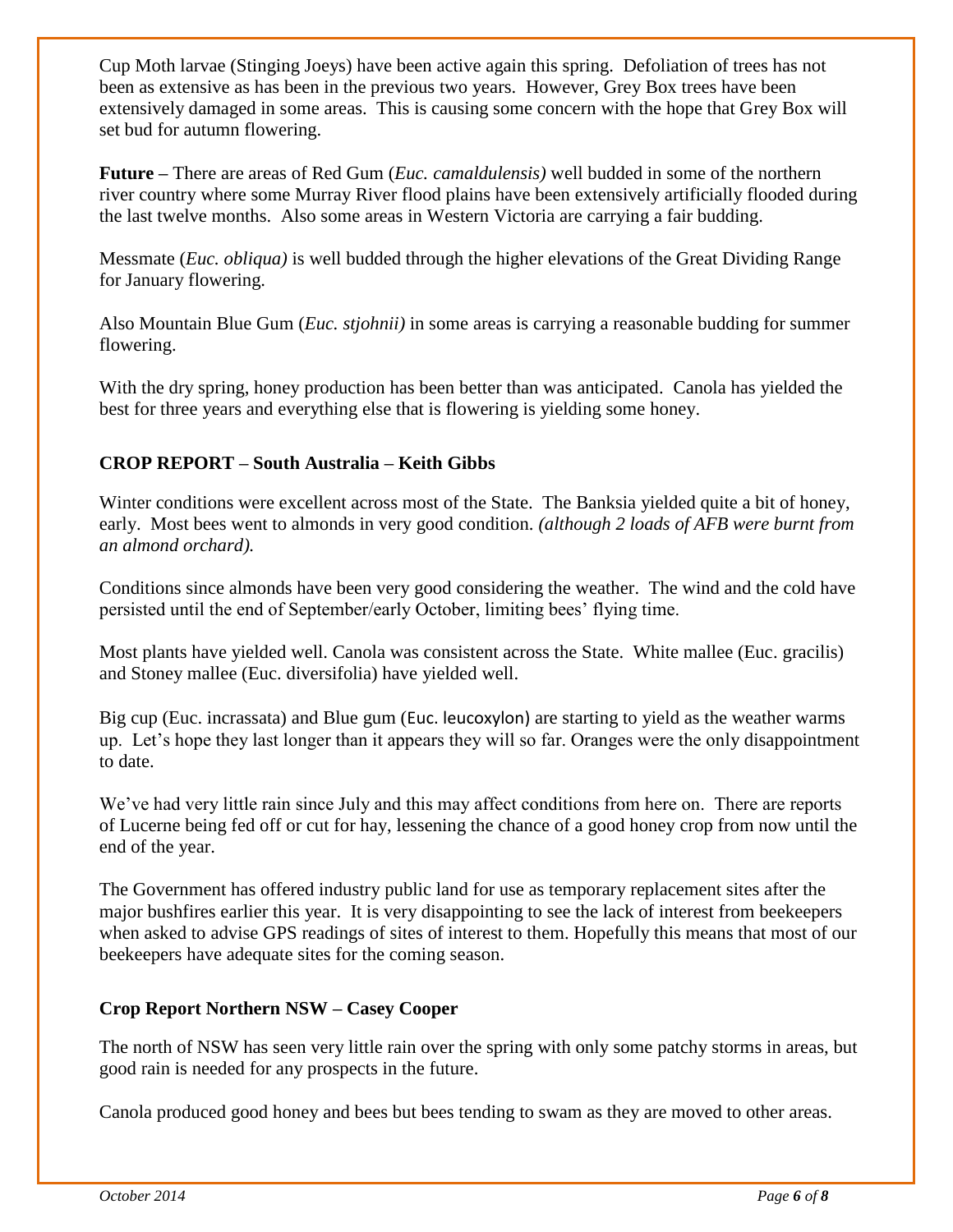Some small areas of yellow box is producing but with the hot dry weather pollen could be a problem without rain.

Iron Bark in coastal areas is reported to be giving good honey. Mahogany reported to have good bud in areas. Black Butt is flowering with good pollen.

#### **BEECONNECTED**

With the new app now being out there, I have had some reports of beekeepers not being able to download the app. Some thought it may be because they didn't have the latest version. I checked with Matthew at CropLife Australia and he has advised as follows:-

"I have a phone with iOS 7 and a phone with iOS 8 that both run BeeConnected. I also deleted and reinstalled BeeConnected on both this morning to ensure that the version on the AppStore is working correctly.

We have had a couple of enquires from users who have had problems with the app, but have been able to resolve them very quickly. If people are having problems please feel free to ask them to direct their enquires to [publicaffairs@croplife.org.au](mailto:publicaffairs@croplife.org.au) and I will address them promptly. They can also call the CropLife office if they'd prefer."

#### **VOLUNTARY CONTRIBUTIONS**

Thank you to all those beekeepers, producer packers and honey packers who are making voluntary contributions to AHBIC. Without these, AHBIC would not be able to exist. There is a list of some on the front page of this newsletter but there are also some who have contributed but have asked their name not be put on the front page.

Occasionally a contribution is received by direct deposit to the bank account and there is no follow up form to know who has made the contribution. When you make a direct deposit, please let me know so that a receipt can be sent to you.

Over the years, the suggested voluntary contribution has changed. Currently the recommendations are:-

- beekeepers to pay \$1 per hive with a minimum of \$50
- producer packers to pay 1.5 cents per kilogram
- packers to pay 0.5 cents per kilogram

It is recognised that at the present time the industry is doing it hard and AHBIC does appreciate any contribution that you can make. It is important that in these hard times AHBIC's voice is out there to benefit the industry.

Some packers do have the ability to make a deduction from your honey payment and forward that to AHBIC. If you would like to contribute in this way please talk with your packer.